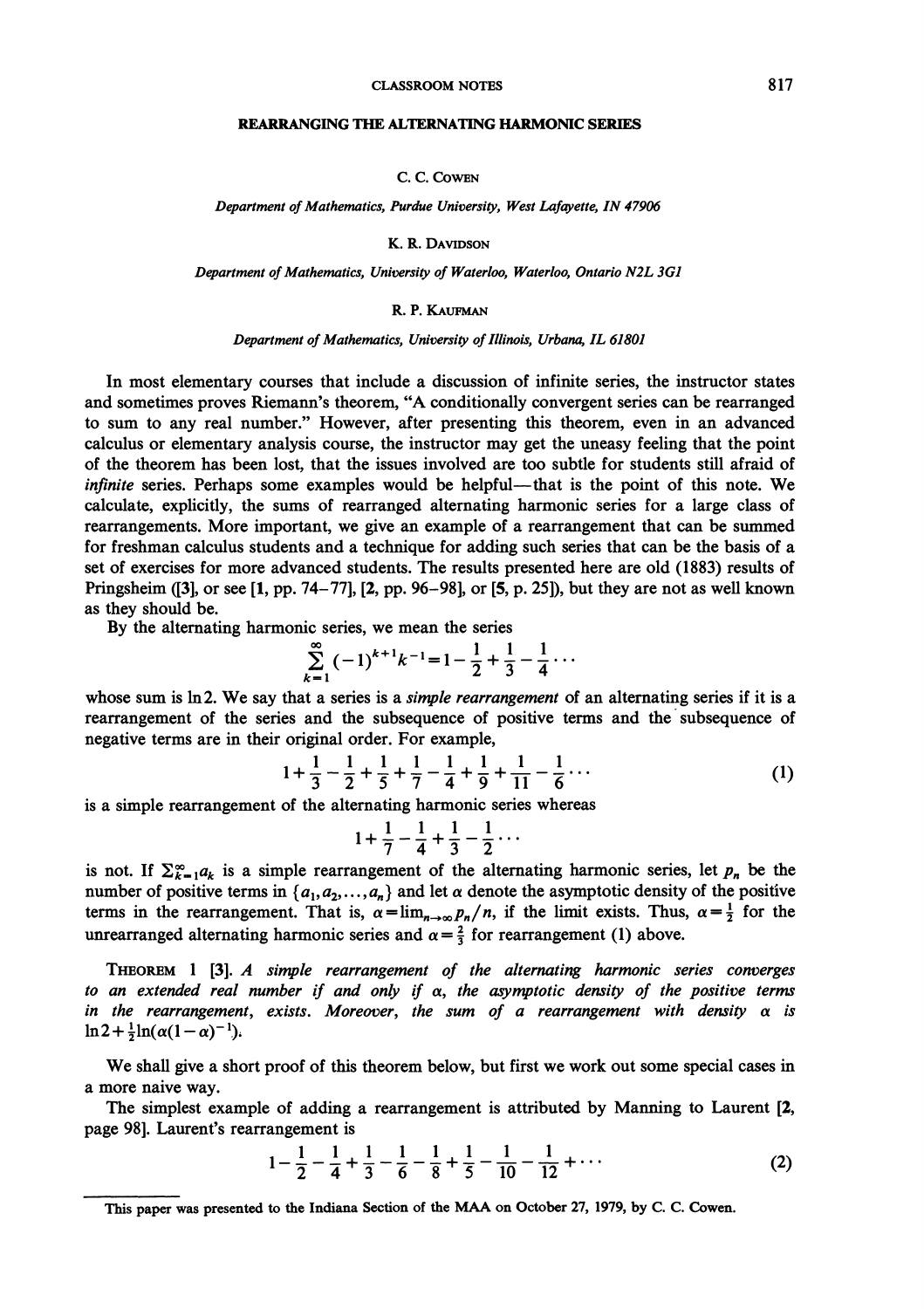where  $\alpha = \frac{1}{3}$ . One easily justifies inserting parentheses to get

$$
\left(1-\frac{1}{2}\right)-\frac{1}{4}+\left(\frac{1}{3}-\frac{1}{6}\right)-\frac{1}{8}+\left(\frac{1}{5}-\frac{1}{10}\right)-\frac{1}{12}\cdots=\frac{1}{2}\left(1-\frac{1}{2}+\frac{1}{3}-\frac{1}{4}\cdots\right),
$$

so the sum of series (2) is  $\frac{1}{2}$ ln 2. The trick of inserting parentheses makes this an attractive example, but generalizing it to find sums of other rearrangements is more difficult.

Rearrangement (1) can be handled using power series in the same way that one uses the Taylor series for  $ln(1+x)$  to show  $\sum_{k=1}^{\infty}(-1)^{k+1}k^{-1} = ln 2$ . Let

$$
f(x) = x + \frac{x^3}{3} - \frac{x^4}{2} + \frac{x^5}{5} + \frac{x^7}{7} - \frac{x^8}{4} \cdots
$$

Elementary estimates show that series (1) converges and we conclude by Abel's theorem [4, Theorem 8.2, page 160] that its sum is  $\lim_{x\to 1^-} f(x)$ . Since

$$
f(x) = \frac{1}{2} \left[ \ln(1+x) - \ln(1-x) + \ln(1-x^4) \right] = \frac{1}{2} \ln \left[ (1+x)^2 (1+x^2) \right],
$$

the sum of rearrangement (1) is  $\frac{3}{2}$ ln2. More generally, this technique works for rearrangements in which blocks of n positive terms alternate with blocks of **m** negative terms. For this case one uses

$$
f(x) = \frac{1}{2} \left[ \ln(1 + x^m) - \ln(1 - x^m) + \ln(1 - x^{2n}) \right]
$$
  
= 
$$
\frac{1}{2} \ln \left[ (1 + x^m)(1 + x^n)(1 + x + \dots + x^{n-1})(1 + x + \dots + x^{m-1})^{-1} \right].
$$

Computations of this sort make interesting exercises because their rigorous analysis requires several standard techniques from the theory of power series. (In fact, it is possible to prove Theorem 1 from this by noting that the sum of a rearrangement is an increasing function of the asymptotic density  $\alpha$ .)

*Proof of Theorem 1.* Suppose  $\sum_{k=1}^{\infty} a_k$  is a simple rearrangement of the alternating harmonic series. Let  $p_n$  be as above and  $q_n = n - p_n$  so that

$$
\sum_{k=1}^n a_k = \sum_{j=1}^{p_n} (2j-1)^{-1} - \sum_{j=1}^{q_n} (2j)^{-1}.
$$

For each positive integer n, let  $E_n = (\sum_{k=1}^n k^{-1}) - \ln n$ . The sequence  $(E_n)_{n=1}^{\infty}$  is a decreasing sequence of positive numbers whose limit  $\gamma$  is called Euler's constant.

Now

$$
\sum_{j=1}^{q_n} (2j)^{-1} = \frac{1}{2} \sum_{j=1}^{q_n} j^{-1} = \frac{1}{2} \ln q_n + \frac{1}{2} E_{q_n}
$$

and

$$
\sum_{j=1}^{p_n} (2j-1)^{-1} = \sum_{j=1}^{2p_n} j^{-1} - \sum_{j=1}^{p_n} (2j)^{-1} = \ln(2p_n) + E_{2p_n} - \frac{1}{2} \ln p_n - \frac{1}{2} E_{p_n}.
$$

Thus

$$
\lim_{n \to \infty} \sum_{k=1}^{n} a_k = \lim_{n \to \infty} \left[ \ln 2p_n - \frac{1}{2} \ln p_n - \frac{1}{2} \ln q_n + E_{2p_n} - \frac{1}{2} E_{p_n} - \frac{1}{2} E_{q_n} \right]
$$

$$
= \ln 2 + \lim_{n \to \infty} \frac{1}{2} \ln (p_n q_n^{-1}) + \gamma - \frac{1}{2} \gamma - \frac{1}{2} \gamma,
$$

$$
= \ln 2 + \frac{1}{2} \ln \left( \lim_{n \to \infty} p_n q_n^{-1} \right).
$$

That is, the series converges iff the limit on the right, which is  $\ln 2 + \frac{1}{2} \ln(\alpha(1 - \alpha)^{-1})$ , exists.